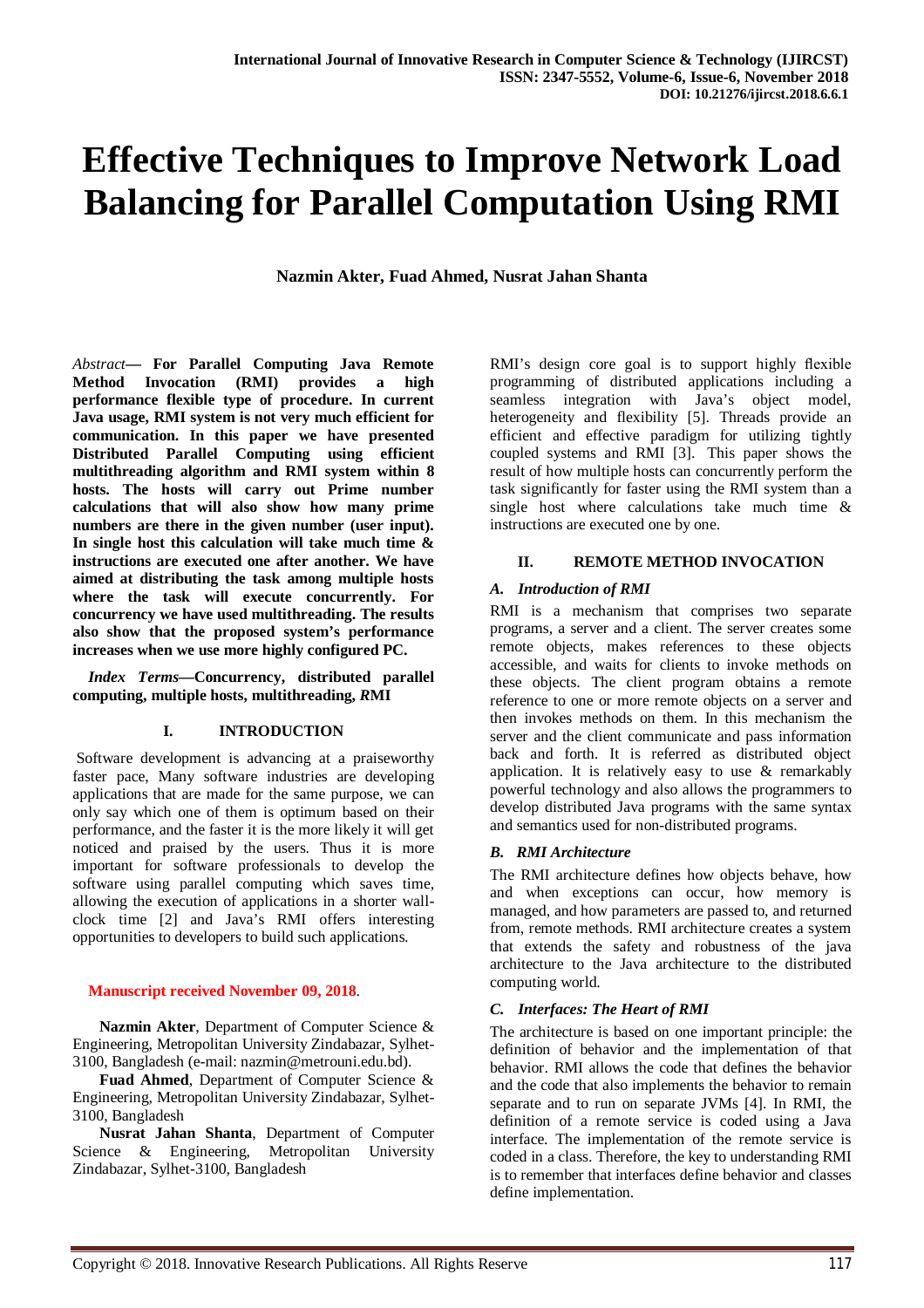

Fig 2A: the diagram illustrates this separation.

It supports two classes that implement the same interface. The first class is the implementation of the behavior, and it runs on the server. The second class acts as a proxy/stub for the remote service and it runs on the client. A client program makes method calls on the proxy object, RMI sends the request to the remote JVM, and forwards it to the implementation. Provided by the implementation are sent back to the proxy and then to the client's program.



Fig 2B: diagram of RMI system implementing

# same interface.

## *D. How RMI works?*

On a host machine, a server program creates a remote service by first creating a local object that implements that service. Next, it exports that object to RMI. When the object is exported, RMI creates a listening service that waits for clients to connect and request the service. After exporting, the server registers the object in the RMI Registry under a public name. On the client side, the RMI Registry is accessed through the static class Naming. It provides the method lookup () that a client uses to query a registry. The method lookup () accepts a URL that specifies the server host name and the name of the desired service [7]. The method returns a remote reference to the service object.

#### **III. THE PROPOSED MODEL**

#### *A. Creating Distributed Application by using RMI*

We have developed a distributed application by doing the general following steps:

1. Interface definition for remote service.

(PrimeNumber.java)

- 2. Implementation of remote service.
- (PrimeNumberImpl.java)
- 3. Stub & Skeleton files.

4. A server to host the remote service. (PrimeServer.java) 5. A RMI Naming Service that allows clients to find the

remote services. 6. A client program that needs the remote services. (PrimeClient.java)



Fig 3A: Steps of RMI system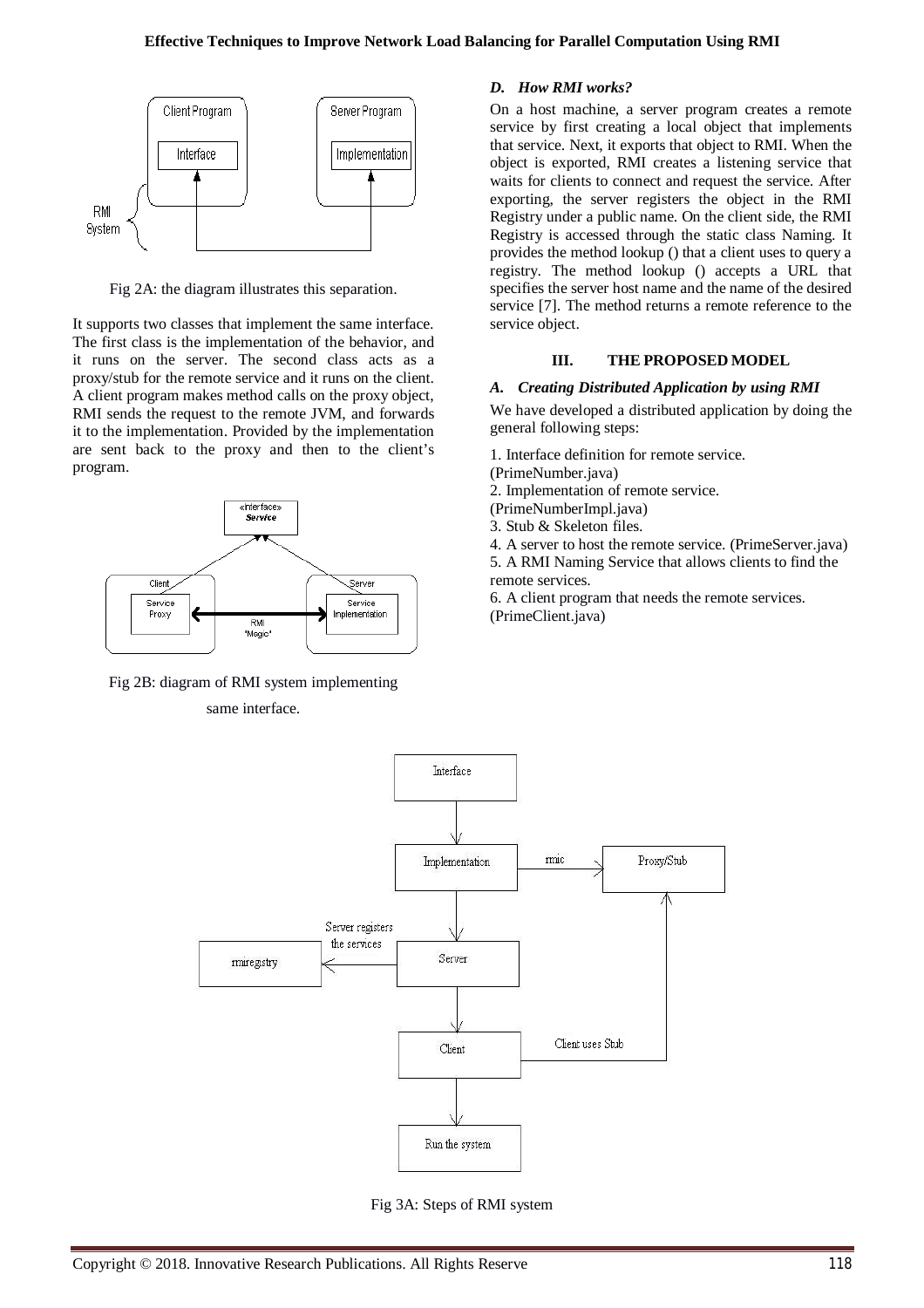## *B. Steps to build RMI system*

We have built the RMI system by doing the general following steps:

- 1. At first, we have written a java code for the interfaces (PrimeNumber.java) & compile it. We have implemented same interface in the server & client, where the stub class of client  $\&$  the implementation class (PrimeNumberImpl.java) of server use this interface defines the behavior.
- 2. We have written a java code for the implementation classes which runs in server. We have implemented the behavior in the implementation, the behavior that we defined in the interface.
- 3. Then we have run the RMI compilers, rmic, which runs on the implementation class. It generates stub (PrimeNumberImpl\_Stub) as we used jdk 1.5 versions.
- 4. We have written a java code for the remote service host program (PrimeServer.java) which contains only the service.
- 5. We have written a java code for the client program & compiled it .The client sends the request to do its task & receives the result.
- 6. Lastly, we have installed & run the RMI system. For this we started the registry: RMI *registry* on each server which contains the information of the remote service of each server. The client gets the service information

from the RMI registry & hooks up with its desired server. Then we have run the servers & send the request from the client host.

## *C. Running RMI system*

To start this system we need to start three consoles one for server, one for client & one for RMI Registry. As we have used 8 hosts as servers, thus each host starts two consoles one for server & one for RMI registry. And one host would start one console for client. Start the registry by entering the following: RMI *registry* the registry will start running. The next consoles of each server start their individual services by entering the following: *java Prime Server* It will start loading the implementation into memory & wait for a client connection. In the last console of client starts the client program *java Prime Client*

## **IV. INPUT AND OUTPUT**

Our system takes a single integer numbers as input that iterate from 1 to the input number to find the prime numbers and output will be the time it took to successfully find the prime numbers. We gave 50000, 100000, 150000, and 200000 as the input numbers. We first tested it out on a single host, then on the eight hosts, where we distributed the task evenly on the hosts and received the outputs that are given on the table.

| S.No           | <b>Number</b> | <b>Single Host (time)</b> | <b>Eight Hosts (time)</b> |
|----------------|---------------|---------------------------|---------------------------|
|                |               |                           |                           |
| $\mathbf{1}$   | 50000         | 1.839                     | 0.623                     |
|                |               |                           |                           |
| $\overline{2}$ | 100000        | 5.094                     | 1.7695                    |
|                |               |                           |                           |
| 3              | 150000        | 11.86                     | 3.712                     |
|                |               |                           |                           |
| 4              | 200000        | 17.097                    | 4.5863                    |
|                |               |                           |                           |

Table 1: Time difference between Single Host and Eight Host to output the prime numbers